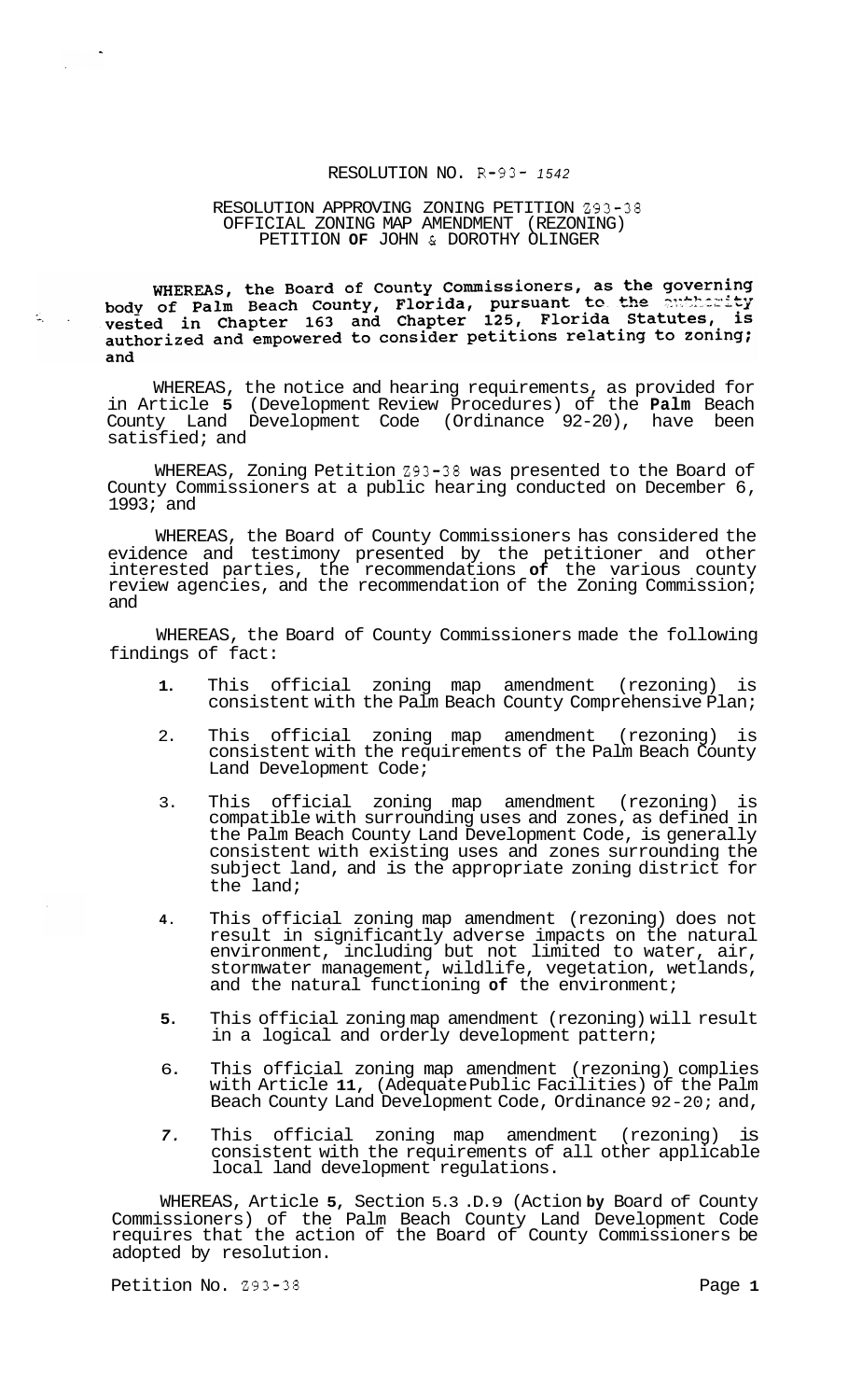NOW, THEREFORE, BE IT RESOLVED BY THE BOARD OF COUNTY COMMISSIONERS OF PALM BEACH COUNTY, FLORIDA, that Zoning Petition 293-38, the petition of John & Dorothy Olinger for a OFFICIAL ZONING MAP AMENDMENT (REZONING) from the RESIDENTIAL ESTATE (RE) ZONING DISTRICT to the RESIDENTIAL TRANSITIONAL (RT) ZONING DISTRICT on a parcel of land legally described in EXHIBIT **A,**  attached hereto and made a part hereof , and generally located as indicated on a vicinity sketch attached **as** EXHIBIT **B,** attached hereto and made a part hereof, was approved on December 6, 1993, subject to the voluntary commitments described in EXHIBIT C, attached hereto and made a part hereof.

Commissioner Foster \_ moved for the approval of the Resolution.

The motion was seconded by Commissioner Aaronson and, upon being put to a vote, the vote was as **follows:** 

| Mary McCarty, Chair      | Aye    |
|--------------------------|--------|
| Burt Aaronson            | Aye    |
| Ken Foster               | Aye    |
| Maude Ford Lee           | Aye    |
| Karen <b>T.</b> Marcus   | Ave    |
| Warren Newell            | Absent |
| Carol <b>A</b> . Roberts | Absent |
|                          |        |

The Chair thereupon declared that the resolution was duly passed and adopted this 6th day **of** December, 1993.

APPROVED AS **TO** FORM AND LEGAL SUFFICIENCY

PALM BEACH COUNTY, FLORIDA BY ITS **BOARD** OF COUNTY COMMISSIONERS

DOROTHY H. WILKEN, CLERK

 $\overline{ }$ 

<u>JAR WAY</u> BY:

COUNTY

BY: 200NTY ATTORNEY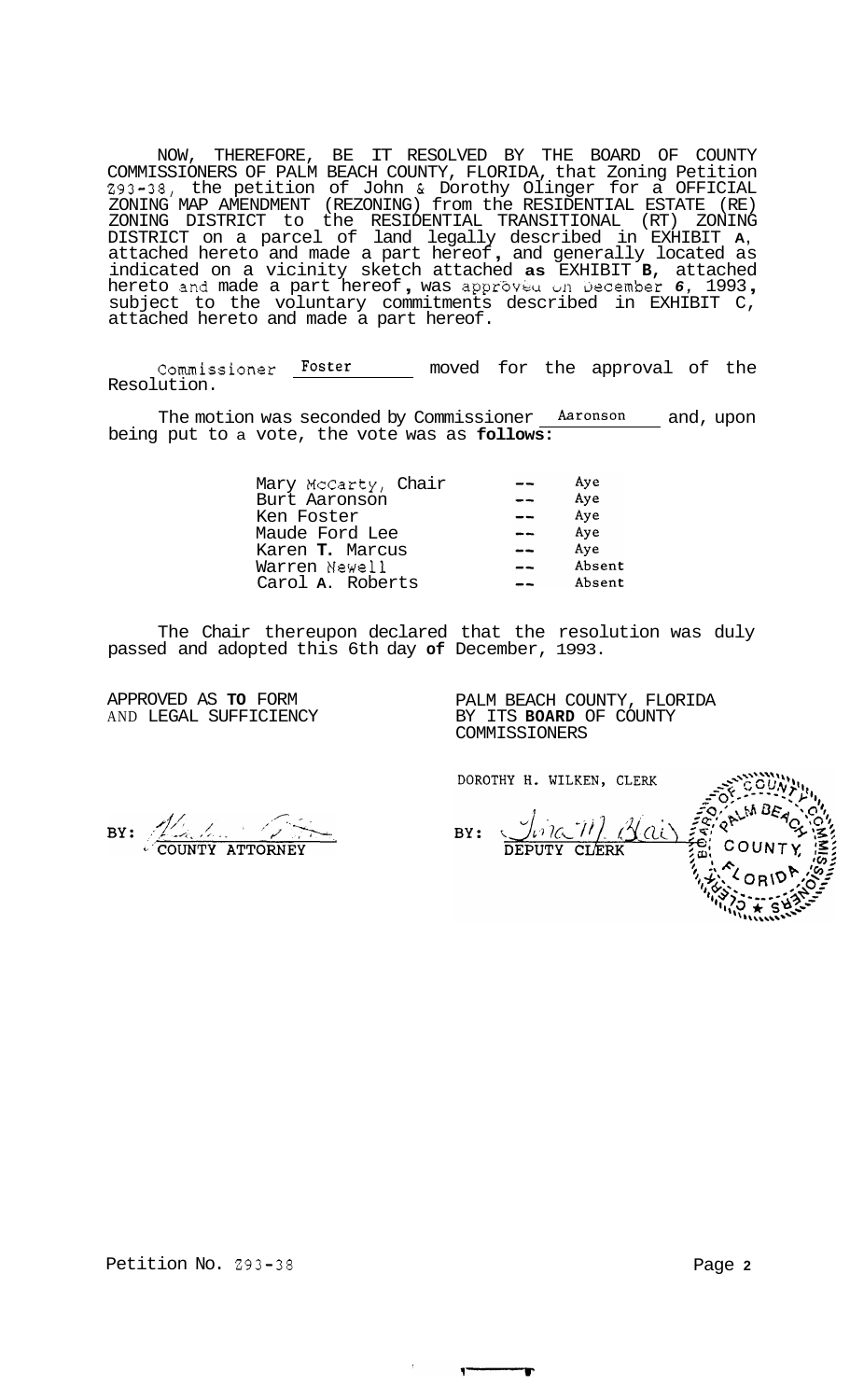## EXHIBIT A

 $\bar{1}$ 

# LEGAL DESCRIPTION

 $\cdot$ <sup>'</sup>

 $\ddot{\phantom{a}}$ 

 $\overline{\phantom{a}}$ 

# **LEGAL DESCRIPTION:**

 $\bullet$ 

 $\rightarrow$ 

 $\mathcal{F} \in \mathbb{Q}$ 

 $^\prime$ 

 $\ddotsc$ 

 $\mathbb{R}^{\mathbb{Z}_2}$ 

Lots 60 and 61, less the Easterly 30 feet thereof, according lo<br>the Plat of Square Lake, as recorded in Plat Book 23 at Page<br>141, in and for the records of Palm Beach Counly, Florida.

 $\ddot{ }$ 

 $\ddot{\phantom{0}}$ 

وويرده

 $\mathbf{I}$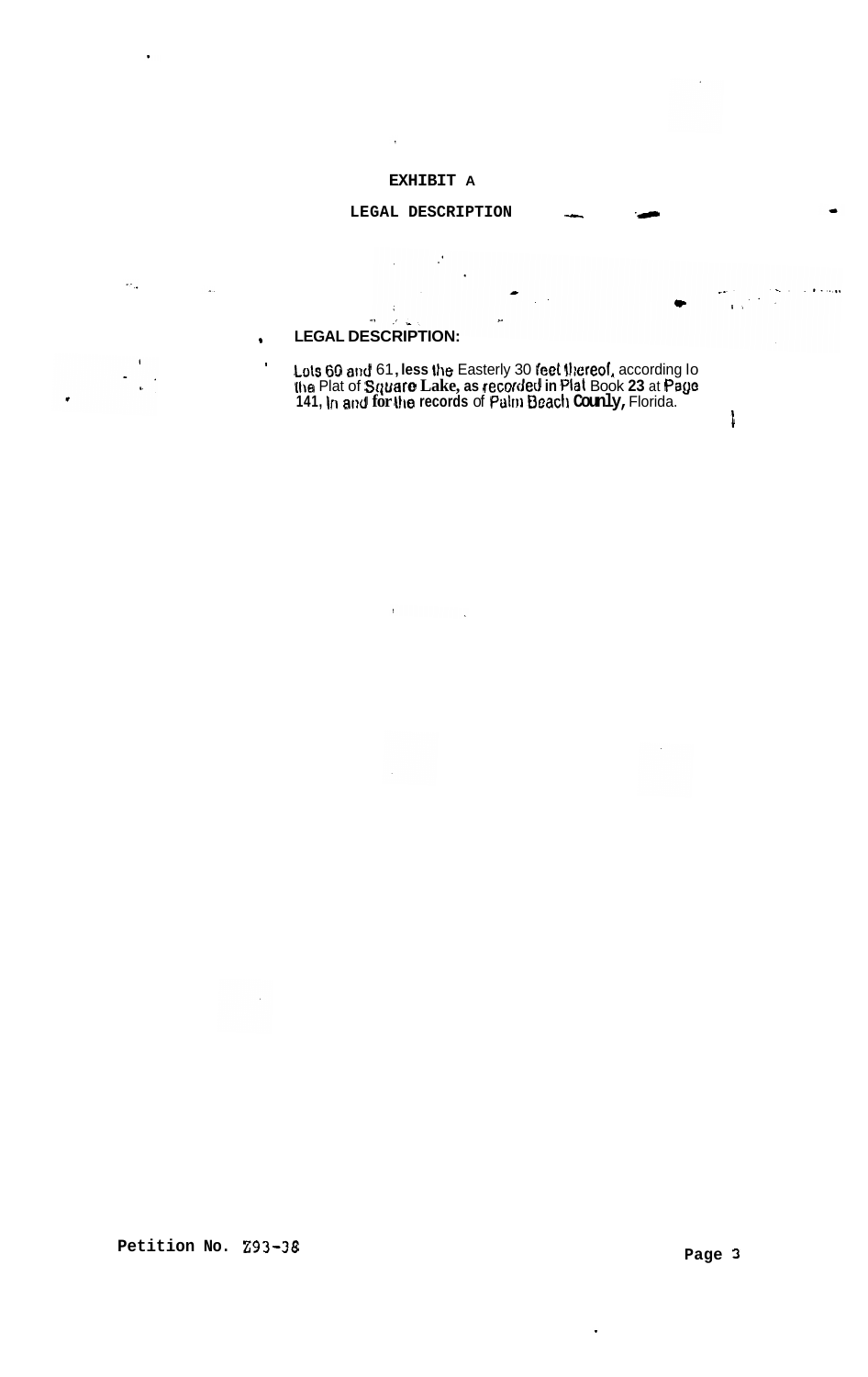## **EXHIBIT B**

 $\sim$ 

 $\sim$ 

**VICINITY SKETCH**